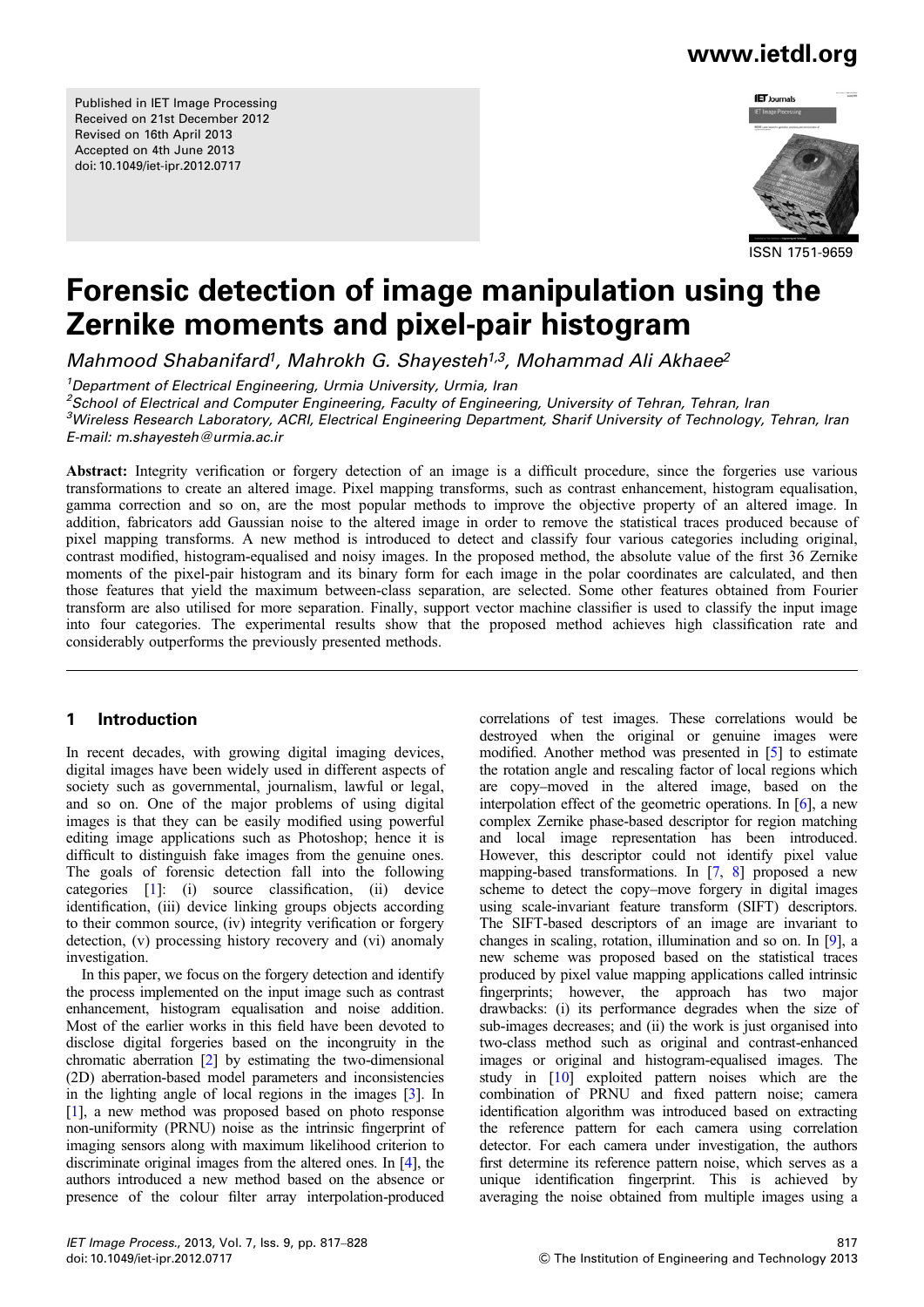denoising filter. To identify the camera from a given image, the reference pattern noise is considered as a spread spectrum watermark, whose presence in the image is established using a correlation detector. In [11], the author utilised PRNU parameter for forensic purposes. The work in [12] used double compression detection in JPEG images to detect manipulated images from a set of given images. In [13], a new method was introduced to detect image forgery based on the JPEG headers information such as quantisation table, Huffman codes, thumbnails and exchangeable image file (EXIF) format as the cameras signature. The authors in [14] calculated the second derivative of image in the frequency domain and used the normalised energy density criterion within different window sizes to detect resampled images from the original ones. They generated 19-D feature vectors employed to train a support vector machine (SVM) classifier. In [15], a new scheme was proposed to detect the copy– move forgery within an image. The performance of the previously proposed feature sets and the selected 15 most important feature sets were evaluated. The authors used a variety set of processing as the post-processing step such as matching, filtering, outlier detection, affine transformation estimation and so on. In [16] singular value decomposition (SVD) was exploited to decompose the RGB layer of an image into three rotation-invariant orthogonal matrices. In order to protect image against the forgery, 1D-cellular automata was used to generate the robust secret key. Then, the key was embedded into the spatial domain of another RGB layer to authenticate the original image.

In this paper, we present a new method to detect and distinguish pixel mapping transforms such as contrast enhancement, histogram equalisation and Gaussian noise addition to the images. In the first step, we divide an image into sub-images and then we remove low detail sub-images using entropy criterion to attain more accuracy in our classification. Next, the pixel-pair histogram of  $R$ ,  $G$  and  $B$  components of each sub-image is calculated using different ordering patterns. The total pixel-pair histogram of each sub-image is calculated by peer-to-peer summation of the components of the obtained pixel-pair histograms. We also define binary pixel-pair histogram for each sub-image. Moreover, we calculate the absolute values of complex Zernike moments (ZMs) of the pixel-pair histograms of each sub-image in polar coordinates. Finally, SVM classifier is applied to classify the input feature set. In this study, we use Photoshop application to generate contrast-modified sub-images and MATLAB software to generate noisy and histogram-equalised ones. The results demonstrate the efficiency of the proposed method.

The rest of this paper is organised as follows: In Section 2, we explain the pixel-pair histogram of an image and complex ZM transform. In Section 3, we present the proposed method. The experimental results are provided in Section 4. Finally, Section 5 gives the concluding remarks.

### 2 Preliminaries

In this section, we briefly describe pixel-pair histogram and its corresponding binary form for an image. Then, we explain the  $F_{\text{LAF}}$  function of an image used in this paper and finally, the ZMs will be described.

#### 2.1 Pixel-pair histogram and its binary form

In [9], the authors used the histogram of sub-images and proved that if the image is changed under pixel mapping

transforms, the energy of high-frequency components of the histogram would increase. One disadvantage of using histogram as the first-order statistic is its low sensitivity to any pixel value manipulation. For example, suppose that one of the grey levels of an 8-bit image is removed due to using transform functions, then unlike the pixel-pair histogram that its effect is seen in the 255 components; only one component of histogram would be changed in the altered image.

On the other hand, pixel-pair histogram is frequently employed in the steganography [17] and steganalysis [18] applications. Therefore in the proposed method we use pixel-pair histogram instead of conventional histogram to obtain better performance in comparison with previous works in the same subject. In order to generate the pixel-pair histogram of an image, we convert the image into a 1D-vector using different ordering patterns such as row ordering, column ordering, zigzag ordering, shoe ordering and rotation one.

The pixel-pair histogram is an image of the size  $256 \times 256$ (for grey-level images) where the intensity of each location  $(i, j)$  $j$ ) represents the number of times that the pixel pairs with the intensities  $i$  and  $j$  occurs in the generated vector. An example of the pixel-pair histogram of a typical image using column ordering pattern has been illustrated in Fig. 1.

Another type of pixel-pair histogram used in this article is referred to as the binary pixel-pair histogram. To calculate this histogram, the pixel-pair histogram values greater than one are clipped to one while the values equal to zero remain unchanged. Fig. 2 demonstrates the pixel-pair histogram and its binary form for an original image and its contrast-modified counterpart. We also employ binary pixel-pair histogram to identify the contrast enhancement fingerprint as seen in Fig. 2e in an altered image.

As observed from Figs.  $2c$  and f, there exist many noisy-like points located out of the main diagonal and its neighbourhood in the binary form of the pixel-pair histogram. Hence, we use a mask to remove such noisy points in the binary form of pixel-pair histogram. The experimental results show that the performance of the SVM classifier improves when the mask is applied. The mask in fact is a white strip along the diagonal direction as shown in Fig. 2e. We have selected 100 sub-images randomly and calculated their pixel-pair histograms. Then, we used white strip with different widths to remove noisy points. Noting that the dimension of the pixel-pair histogram is  $256 \times 256$ , the results show that when the width of the white strip is selected equal to the square root of  $((256/4)^2 + (256/4)^2)$ , that is, 91 pixels, noisy points are well removed.

#### 2.2 Logarithm of the absolute value of the image fast Fourier transform (FFT)  $(F<sub>LAF</sub>)$

The 2D discrete Fourier transform (DFT) of an image function  $f(x,y)$  of the size  $M \times N$  pixels is defined as follows

$$
F(u,v) = \sum_{x=0}^{M-1} \sum_{y=0}^{N-1} f(x,y) e^{-j2\pi(ux/M + vy/N)}
$$
(1)

In order to extract features from each pixel-pair histogram, we define  $F_{\text{LAF}}$  of the pixel-pair histogram as

$$
F_{\text{LAF}} = \log\big(1 + \text{abs}\big(\text{fft}\big(f(x, y)\big)\big)\big) \tag{2}
$$

where  $\text{fft}(\cdot)$  and abs( $\cdot$ ) are the 2D-Fourier transform and the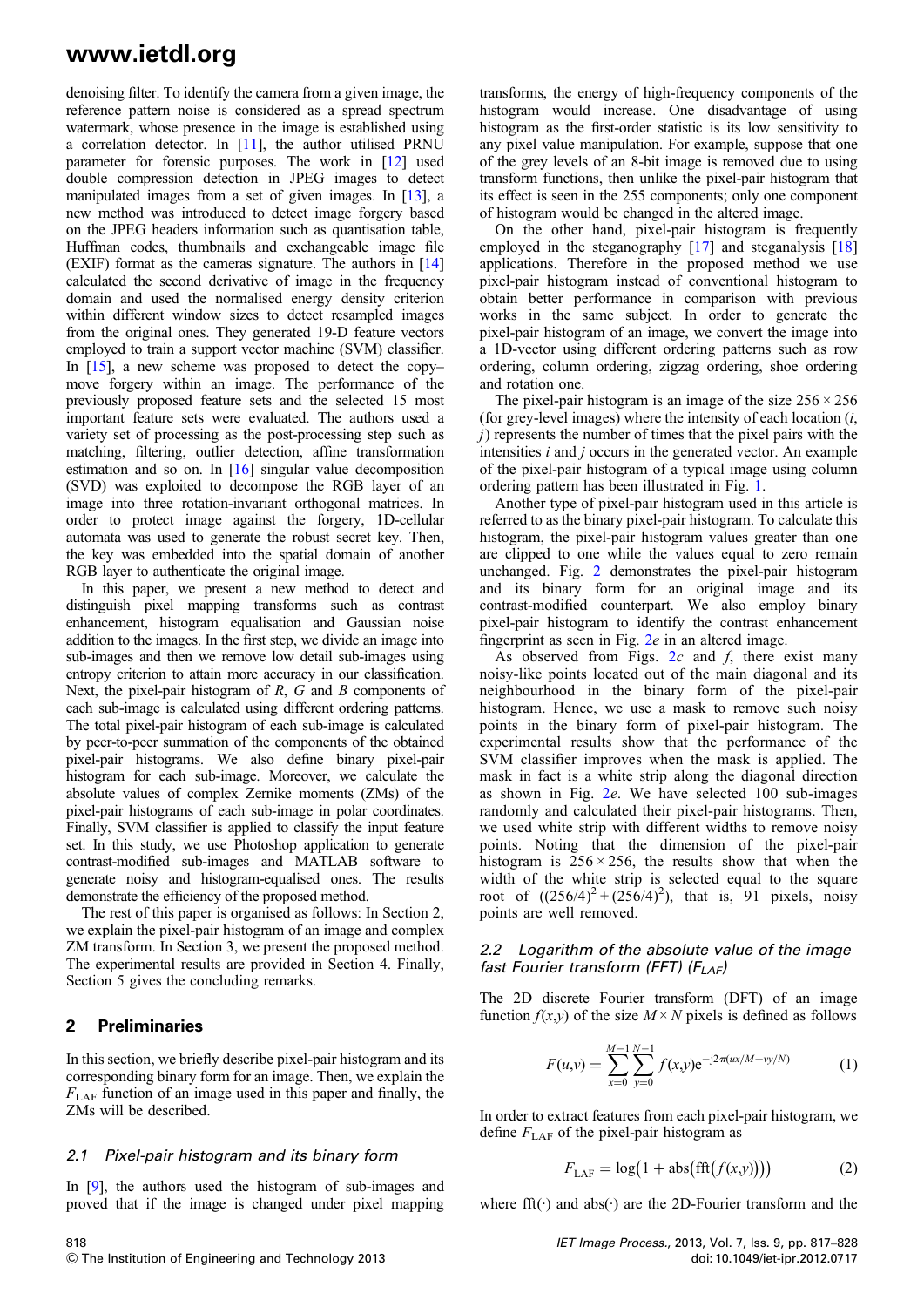

Fig. 1 Example of pixel-pair histogram of a typical image using column ordering pattern a Typical image

absolute value operators, respectively. That is, first the magnitude of the FFT of the pixel-pair histogram is computed to obtain information about its frequency content. Then, we use logarithm operator to reduce the range of FFT values; for example, if the absolute FFT is in the range [10<sup>-5</sup>, 10<sup>5</sup>], by taking the logarithmic function, the range falls within  $[-5, 5]$ . The value one is added to the magnitude to avoid log(0). The results show that the information in  $F_{\text{LAF}}$  can distinguish original images from the altered ones well.

#### 2.3 Zernike moments

In most of the works, statistical moments, such as Geometric moments, Hermit moments, Gaussian–Hermit moments, ZMs and so on, are used as discriminating features. In recent decades, ZMs and their family have been widely employed in different applications such as object recognition [19], image retrieval [20], edge detection [21], image coding [22], image processing and analysing [23–25] and region descriptors [6, 26, 27], because they analyse the test images without considering changes in the position, size, viewing angle and orientation. The ZM coefficients are the outputs of the expansion of an image function into a complete orthogonal set of complex basis functions. Among many moment-based shape descriptors, ZM magnitude components are rotationally invariant and are more suitable for shape description.

To calculate the ZMs, the image (or region of interest) is first mapped to the unit disc using polar coordinates, where the centre of the image is the origin of the unit disc. Those pixels falling outside the unit disc are not used in the calculation. The mapping from Cartesian to the polar coordinates is

$$
x = \rho \cos(\theta), \quad y = \rho \sin(\theta) \tag{3}
$$

where  $\rho$  is the radius and  $\theta$  is the angle

$$
\rho = \sqrt{x^2 + y^2}, \quad \theta = \tan^{-1}\left(\frac{y}{x}\right) \tag{4}
$$

The Zernike basis function  $V_{nm}(\rho,\theta)$  is defined in polar coordinates over a unit circle as follows

$$
V_{nm}(\rho,\theta) = R_{nm}(\rho)e^{jm\theta} \text{ for } \rho \le 1
$$
 (5)

where *n* is the order and *m* is the repetition of  $V_{nm}(\rho,\theta)$ . Note that *n* and *m* are two non-negative integers where  $|m| \le n$  and  $n - |m|$  is even.  $R_{nm}(\rho)$  is a radial polynomial which is given by

$$
R_{nm}(\rho) = \sum_{s=0}^{(n-|m|)/2} (-1)^s
$$
  
 
$$
\times \frac{(n-s)!}{s!\left(((n+|m|)/2) - s\right)!\left(((n-|m|)/2) - s\right)!} \rho^{n-2s} \quad (6)
$$

b 1D-vector

c Pixel-pair histogram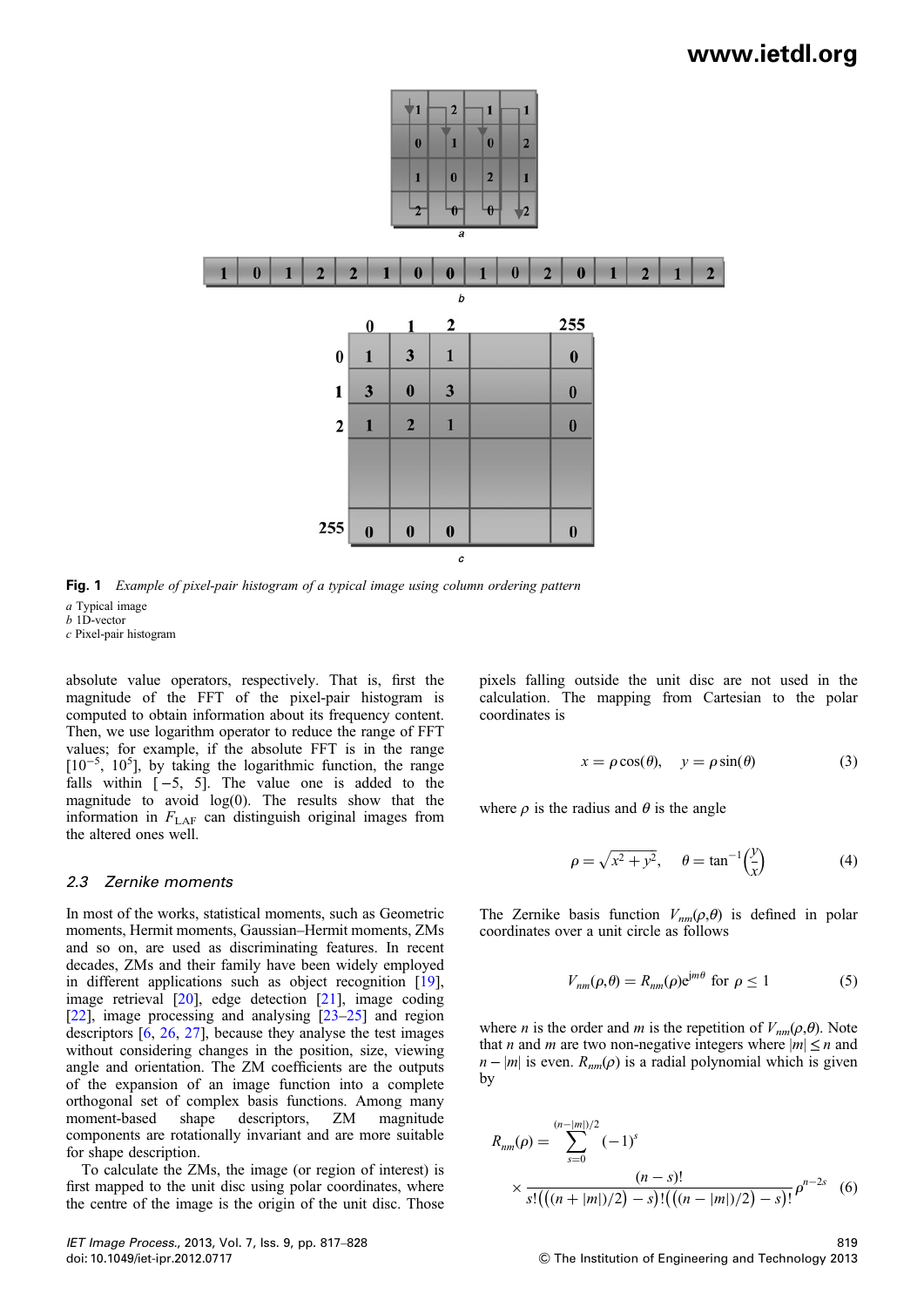

g

Fig. 2 Pixel-pair histogram and its binary form

- a Original image
- b Pixel-pair histogram
- $c$  Binary form of pixel-pair histogram
- d Altered image by changing contrast to 20
- e Pixel-pair histogram
- 

 $f$  Binary form of the pixel-pair histogram g Mask used to reject noisy like points

The set of basis functions is orthogonal, that is

$$
\int_0^{2\pi} \int_0^1 V_{pq}(\rho,\theta) V_{nm}^*(\rho,\theta) \rho d\rho d\theta = \frac{\pi}{n+1} \delta_{np} \delta_{mq} \qquad (7)
$$

where

820

$$
\delta_{ab} = \begin{cases} 1, & a = b \\ 0, & \text{else} \end{cases}
$$

For a digital image function, the 2D-ZMs in the polar coordinates are given by

$$
A_{nm} = \frac{n+1}{\pi} \sum_{(\rho,\theta)\in\text{ unit circle}} f_p(\rho,\theta) V_{nm}^*(\rho,\theta) \tag{8}
$$

where  $f_p(\rho, \theta)$  is the image function in polar coordinates.

The ZMs can be viewed as the responses of the image function to a set of quadrature-pair filters. In addition, repetition m indicates sector cycles of the function values along the azimuth angle, while  $n$  and  $m$  jointly specify a different number of annular patterns of the function.

#### 3 Proposed method

Fig. 3 shows the schematic flowchart of the proposed algorithm. In the following, we explain different steps of the proposed method.

• Step 1: At first, the R, G and B components of each image are divided into sub-images of size  $60 \times 60$  pixels. Then, those blocks that have higher entropy are considered for further processing; for example, the sub-images showing the sky or a smooth wall with a constant colour would be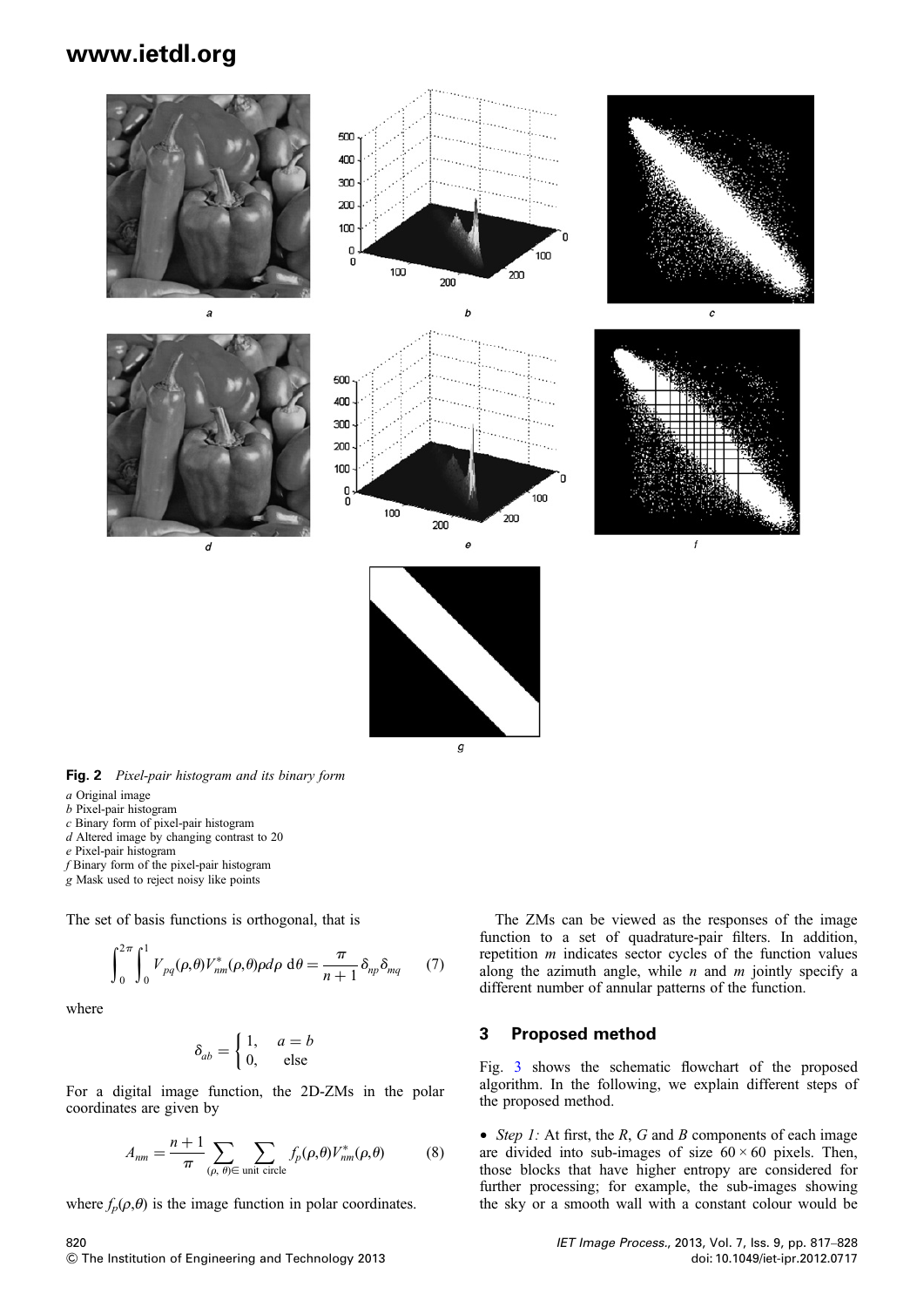

Fig. 3 Block diagram of the proposed method

rejected for performance improvement. We use the entropy criterion defined as

Entropy = 
$$
-\sum_{i=1}^{M \times N} P(f_i) \log_2 P(f_i)
$$
, {f<sub>i</sub>: i = 0, 1, ..., 255} (9)

where  $M \times N$  is the size of the test sub-image and  $P(f_i)$  is the probability of occurrence of the intensity  $f_i$ . In our experiment, blocks with entropy values equal to or greater than six are considered for feature extraction. It is worth mentioning that by examining the entropy values of 4.5 and 5, the SVM performance has shown slight degradation. This is why the threshold is set to six.

• Step 2: We generate our database including original, noisy, contrast-enhanced and histogram equalised sub-images. In order to compute the pixel-pair histograms of sub-images, R, G and *B* components of each sub-image are considered separately. • Step 3: Different ordering patterns, as explained before, are exploited to calculate the pixel-pair histograms of each sub-image. We estimate the total pixel-pair histogram by peer to peer summation of the components of the calculated

pixel-pair histograms. We then compute the binary form of the resulted pixel-pair histogram.

• Step 4: The  $F_{\text{LAF}}$  function (the logarithm of the absolute value of the Fourier transform pixel-pair histogram and its binary form of each sub-image) using (2) is computed. Then, we convert the results from Cartesian coordinates into the polar coordinates.

• Step 5: As our main features, specific ZMs of  $F_{\text{LAF}}$ function are calculated by using (8). The other feature is obtained from the distribution of absolute value of the Fourier transform of the pixel-pair histogram and its binary form.

• Step 6: In the final step, we apply C-SVM (standard soft-margin SVM) classifier with RBF kernel to classify the original images from their altered versions.

In the following, more explanations about feature selection (step 5) will be presented.

#### 3.1 Dataset generation and feature selection

We use UCID image database [28] as unaltered or original images database. We extract R, G and B components of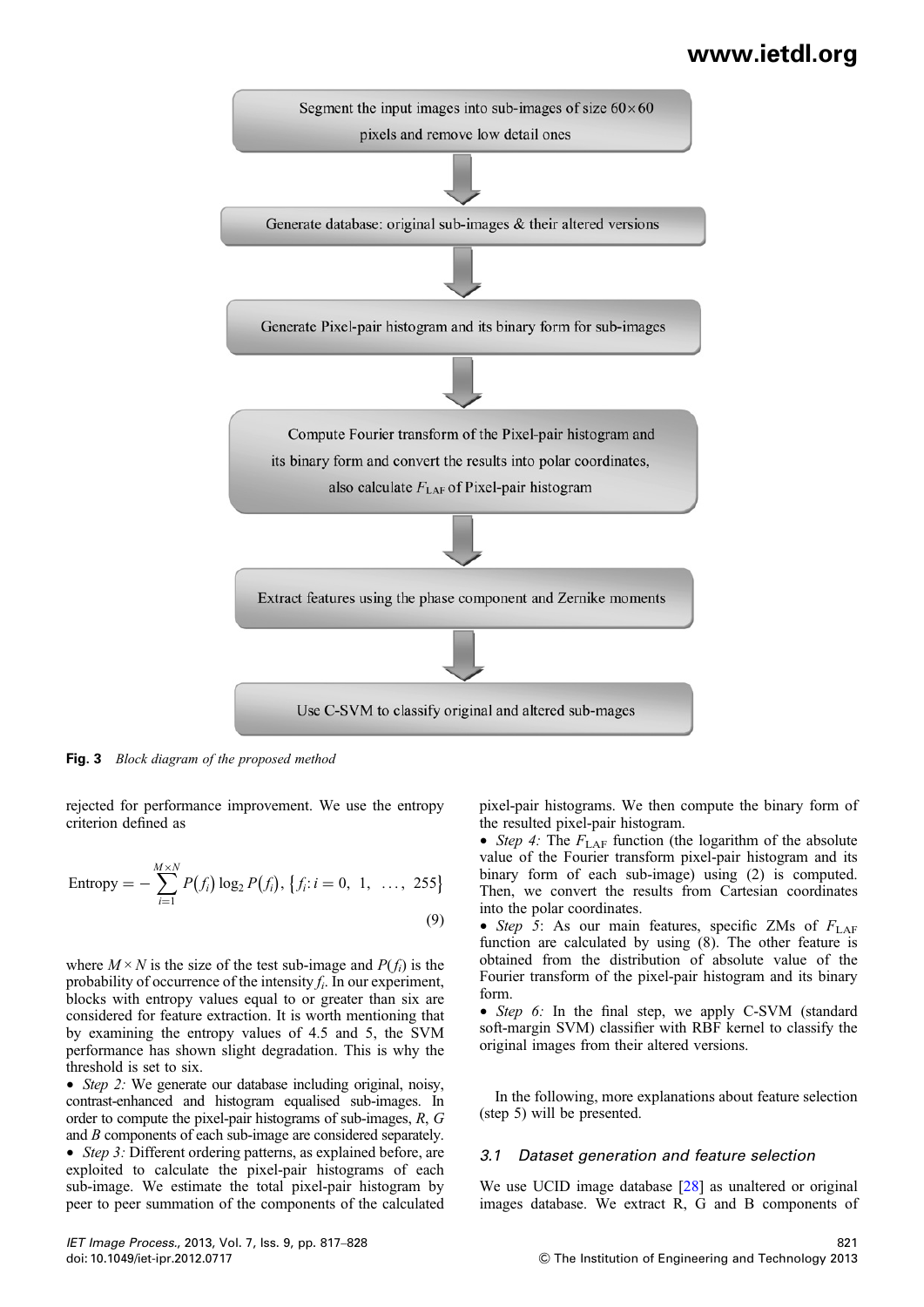each original image as the grey-scale images. Next, the three components R, G and B are divided into sub-images of size  $60 \times 60$  pixels and smooth sub-images are rejected according to our entropy criterion. We select 1000 high-entropy sub-images randomly as the original signals. We generate contrast-enhanced sub-images by using Adobe Photoshop CS5 application and change the contrast values of original sub-images to +40. Further, we use MATLAB software to add zero mean white Gaussian noise with variances 0.01 to the original sub-images. Finally, we generate the histogram-equalised sub-images via MATLAB software using the following equation

$$
H(i) = \text{round}\left[255\sum_{n=0}^{i} \frac{h(n)}{M \times N}\right] \tag{10}
$$

where  $H(i)$  is the histogram-equalised sub-image with the intensity  $i$ ,  $h(n)$  is the histogram value of the input sub-image with the intensity n, and  $M \times N$  is the total number of pixels in the original sub-image. Consequently, our dataset has totally 4000 sub-images (1000 from each of four categories). This set is used to find the proper features of each category which result in enough separation and high performance. As stated in step 5, one of the features employed in the proposed method is the distribution of the absolute value of Fourier transform of the pixel-pair histogram and its binary form in the polar coordinates as a function of angle in the range  $0^{\circ}$  to  $180^{\circ}$  and maximum radius which is based on the size of the pixel-pair histogram. For example, for the image of size  $M \times N$ , the radius will be min $\{M/2, N/2\}$ . Here, the maximum radius is set to 128. If we show the absolute value of the Fourier transform of an image by  $S(\rho, \theta)$ , then we calculate the distribution  $S_{\text{ang}}$  as follows

$$
S_{\text{ang}} = S(\theta) = \sum_{r=1}^{R_0} S_r(\theta), \quad 0 \le \theta < \pi \tag{11}
$$

where  $S_r(\theta)$  is the 1D-function of  $S(\rho, \theta)$  for each frequency r and  $R_0$  is the radius of the circle centred at the origin depending upon the size of pixel-pair histogram (more details are explained in [29]). In the following, we will discuss the relevant features of each class.

#### 3.2 Specific features of contrast-enhanced sub-images

In order to select features to detect contrast-enhanced images, we calculate 36 ZMs of the  $F_{\text{LAF}}$  function (2) of the pixel-pair histogram and its binary form from the generated dataset. Then, we generate feature vectors where the first 36 elements of each feature vector are calculated from pixel-pair histogram and the next 36 elements are computed from its binary form. Therefore, our primary feature vectors have 72 dimensions. Since the values of many dimensions of the feature vectors are about  $10<sup>5</sup>$  while the range of other

dimensions is far less than it, we normalise the elements of each feature vector. Our experimental results show that the PDF of each dimension has the Gaussian distribution; therefore the following equation for normalisation can be used

$$
D_{\text{norm}}(i) = \frac{D(i) - \mu_{D(i)}}{\delta_{D(i)}}\tag{12}
$$

where  $D(i)$  is the *i*th dimension of the feature vector **D**,  $\mu_{D(i)}$ and  $\delta_{D(i)}$  are the mean and standard deviation of  $D(i)$ , respectively and  $D_{\text{norm}}(i)$  is the normalised value of  $D(i)$ .

Finally, we apply mutual information technique to reduce the dimension of the feature vectors. For this purpose, we apply minimum redundancy-maximum relevance (mRMR) method [30] to the feature vectors. Fig. 4 shows the SVM performance against the selected dimensions by mRMR method. It is observed that the SVM performance is more than 98.5%. Considering the figure, we select the dimension 10 which achieves the accuracy 99.5%. Table 1 shows the 10 best moments indices and the equivalent ZMs of the contrast-enhanced class obtained by mRMR method. We have used the notations 'dir' and 'bin' in tables which stand for using pixel-pair histogram directly and using its binary form, respectively.

The other features are obtained from the curve of contrast-enhanced sub-images (11), which is calculated by the absolute value of the Fourier transform of the binary form of pixel-pair histogram. To obtain the other features of this category, we have computed  $S_{\text{ang}}$ s of 50 randomly selected images. Figs. 5a and b show the  $S_{\text{ang}}$  curves of 15 original sub-images and their contrast-modified counterparts for pixel-pair histogram and its binary form, respectively. As seen in Fig.  $5a$ , there is no difference between the  $S_{\text{ang}}$ curves of original and altered version in the case of the pixel-pair histogram. However, from Fig. 5b, we observe that there are three noticeable peaks around  $\theta = 0^{\circ}$ , 90° and 180° in the binary pixel-pair histogram of the altered



Fig. 4  $SVM$  performance  $(%)$  against the selected dimensions by mRMR method for contrast-enhanced sub-images

Table 1 Ten best moment indices and equivalent ZMs for contrast-enhanced images

| Moment index | 58                        | 24                         | 70                         | 59                        | 54                      | 60                         | 57                        | 62                      | 22                        | 38                        |
|--------------|---------------------------|----------------------------|----------------------------|---------------------------|-------------------------|----------------------------|---------------------------|-------------------------|---------------------------|---------------------------|
| ZMs          | $n = 6$<br>$m = 4$<br>bin | $n = 10$<br>$m = 4$<br>dir | $n = 10$<br>$m = 8$<br>bin | $n = 8$<br>$m = 4$<br>bin | $n=5$<br>$m = 3$<br>bin | $n = 10$<br>$m = 4$<br>bin | $n = 4$<br>$m = 4$<br>bin | $n=7$<br>$m = 5$<br>bin | $n = 6$<br>$m = 4$<br>dir | $n = 2$<br>$m = 0$<br>bin |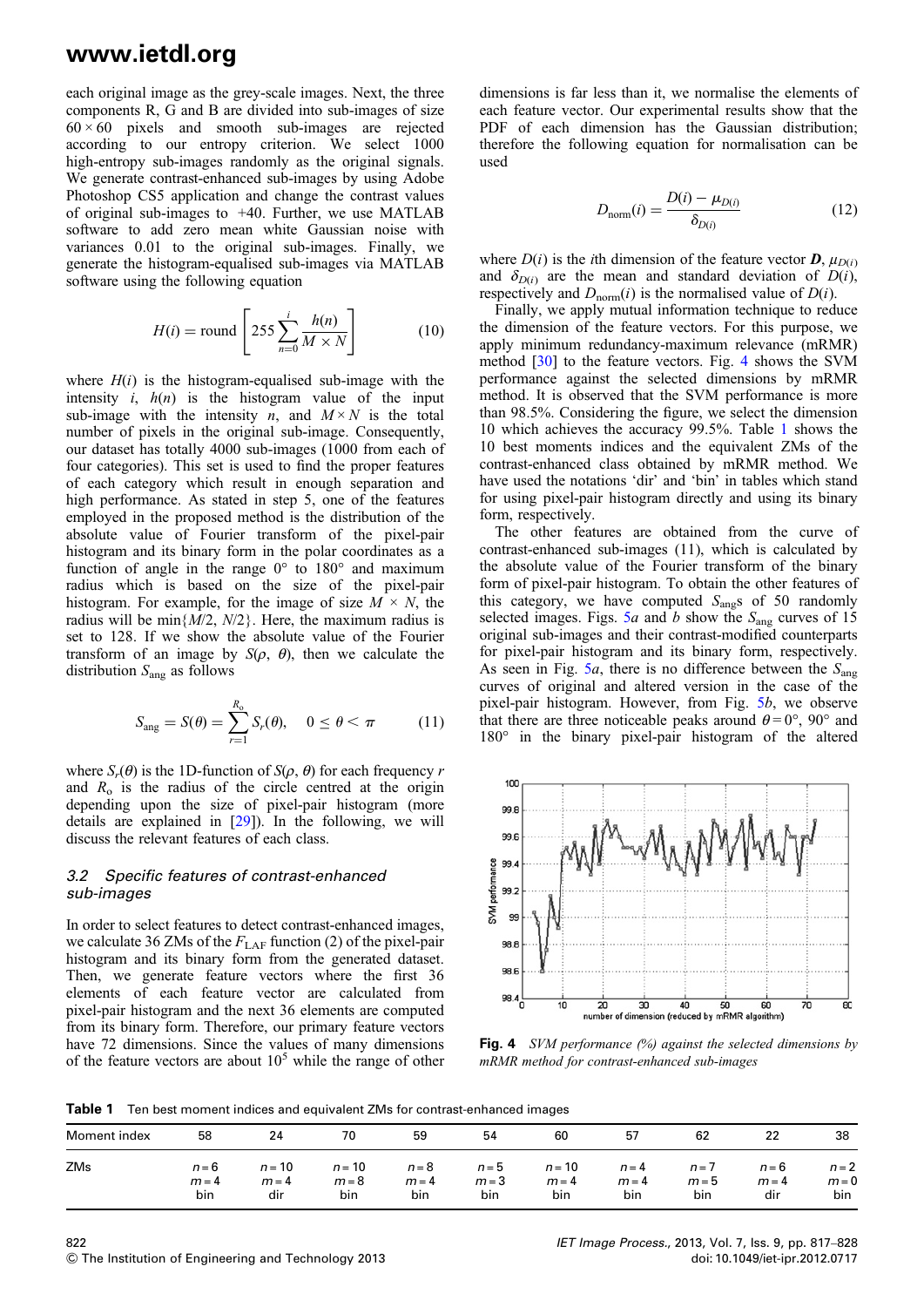



Fig. 5  $Plot of S_{ang} curves$ 

a Pixel-pair histogram

sub-images. Therefore, considering Fig. 5b, we define two new features. They are obtained from calculating the sum of peak values of  $S_{\text{ang}}$  at  $\theta = 0^{\circ}$ ,  $90^{\circ}$  and  $180^{\circ}$  and the sum of variances of  $S_{\text{ang}}$  in the intervals [0:10], [80:100] and [170:180] degrees. Note that we cannot use the peak around  $\theta$  = 45° to extract a new feature because at  $\theta$  = 45°, the S<sub>ang</sub> curve has similar behaviour for the original sub-images and their contrast-modified counterparts.

As a consequence, we use 12 features for this category (ten features belong to ZMs of the pixel-pair histogram and its binary form and two features obtained from  $S_{\text{ang}}$  of binary form of the pixel-pair histogram). These features are able to classify original sub-images from the contrast-enhanced ones.

#### 3.3 Specific features of histogram-equalised sub-images

The features extracted in part B do not classify histogramequalised images from other classes. Thus, using the same procedure of part B, we select a new set of ZMs according to Table 2 based on the maximum class separation they provide. Our results showed that the classification performance is always 100% even with one feature. Thus, we select one dimension to distinguish histogram-equalised dataset from other classes. We did not use  $S_{\text{ang}}$  curve to define a new feature set for this category since the ZM is sufficient to distinguish this class from the genuine one.

#### 3.4 Specific features of noisy sub-images

Fabricators may add noise to remove the trace of pixel mapping transforms in their works. Moreover, the introduced features in parts A and B are not able to isolate noisy sub-images from other categories. This leads us to find a new feature set. For this purpose, we define a set of ZMs, which result in enough separation between the noisy dataset and original one. In this experiment, we added Gaussian noises with zero mean and variance 0.01 to the original images. The number of dimensions selected by mRMR method is four. Table 3 shows the four best ZMs to identify this category from the original class.

Another feature is obtained by computing the Fourier transform of the pixel-pair histogram in our dataset and then calculating the absolute value of the summation of the normalised real parts of its Fourier coefficients. Fig. 6 shows this feature for 100 original and noisy sub-images with variance of 0.02. Thus, we have totally five features for noisy sub-images dataset. Note that we did not use  $S_{\text{ang}}$ curve to define a new set feature for noisy category because the original and noisy  $S_{\text{ang}}$  curves have shown similar behaviours.

#### 3.5 Final feature vector

To generate the final feature vector, we extract the mentioned features mentioned in parts B, C and D for each of pixel-pair histogram and its binary form of all sub-images. Therefore, the total feature vector has 18 dimensions, where 12 features correspond to those calculated for contrast-enhanced dataset, one feature is computed as in the histogram-equalised dataset, and the last five dimensions are those used for noisy dataset.

As stated, we have defined two feature sets which are based on the ZMs and features obtained from Fourier transform. It will be shown in the next section that the performance increases using these two kinds of features.

#### 4 Experimental results

In this section, we evaluate the performance of the proposed method. The dataset is generated in the same way mentioned

**Table 2** Ten best moment index and equivalent ZMs for histogram-equalised images

| Moment index | 55      |         | 41      | 68      | 62      | 40      | 53      |          | 61      | 59      |
|--------------|---------|---------|---------|---------|---------|---------|---------|----------|---------|---------|
| ZMs          | $n=7$   | $n = 3$ | $n = 8$ | $n = 9$ | $n=7$   | $n = 6$ | $n = 3$ | $n = 10$ | $n=5$   | $n = 8$ |
|              | $m = 3$ | $m = 3$ | $m = 0$ | $m = 7$ | $m = 5$ | $m = 0$ | $m = 3$ | $m = 0$  | $m = 5$ | $m = 4$ |
|              | bin     | dir     | bin     | bin     | bin     | bin     | bin     | dir      | bin     | bin     |

b Binary form of pixel-pair histogram for 15 original sub-images and their modified contrast versions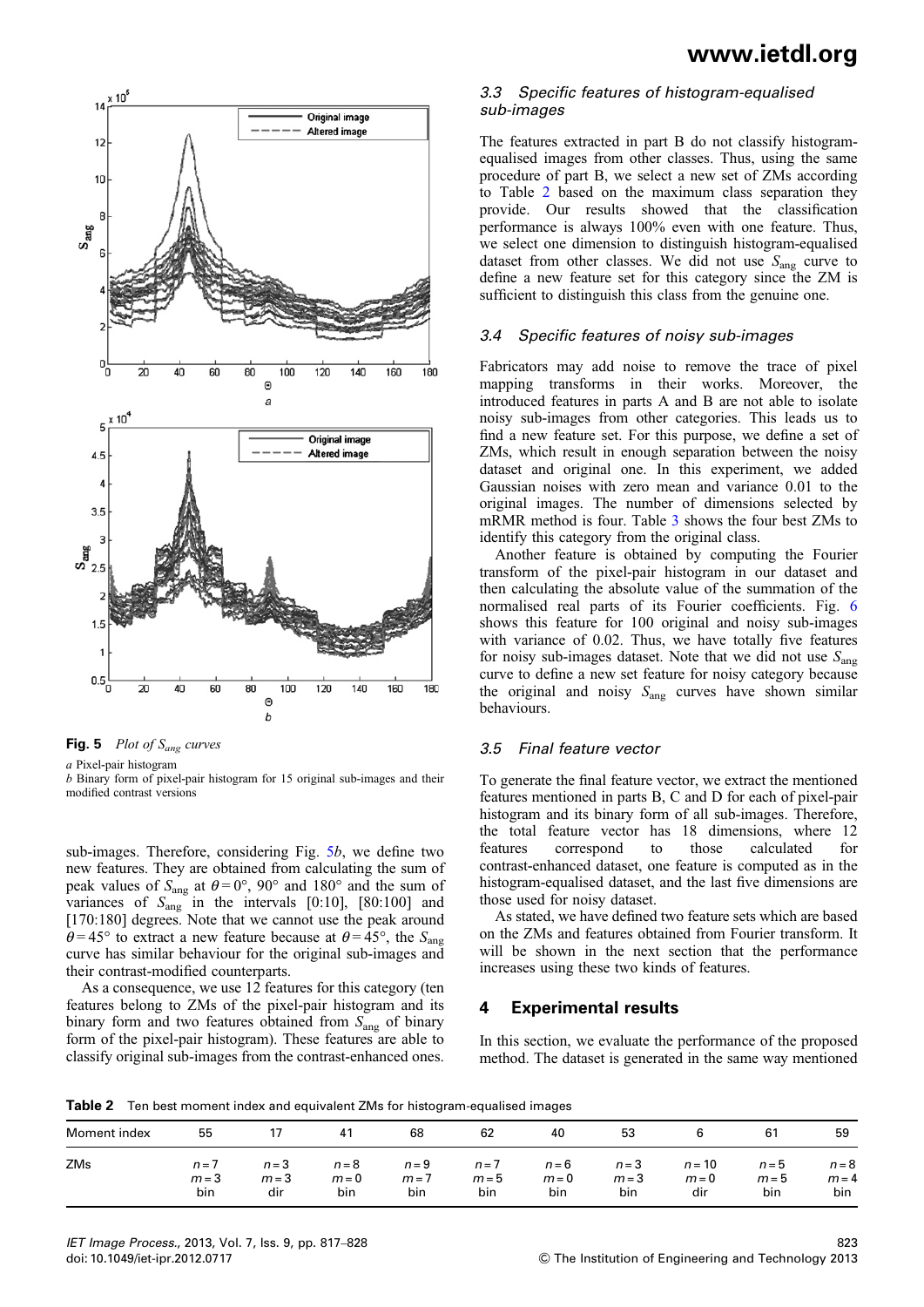Table 3 Four best moment indices and equivalent ZMs for noisy images

| Moment index | 5       | 58      | 16       |          |
|--------------|---------|---------|----------|----------|
| ZMs          | $n = 8$ | $n = 6$ | $n = 10$ | $n = 10$ |
|              | $m = 0$ | $m = 4$ | $m = 2$  | $m = 0$  |
|              | dir     | bin     | dir      | dir      |



Fig. 6 Values of feature obtained from the Fourier transform of 100 original sub-images and their noisy versions for pixel-pair histogram

in the previous section. However, we select 2500 of them randomly as the original dataset and thanks to Adobe Photoshop CS5 application; the contrast values of original sub-images are converted into  $-50$ ,  $-40$ ,  $-20$ ,  $-10$ ,  $-5$ ,  $+5$ ,  $+10$ ,  $+20$ ,  $+40$ ,  $+60$  and  $+100$ . Moreover, we use MATLAB software to add zero mean white Gaussian noise with variances 0.001, 0.002, 0.005, 0.01 and 0.02 to the original sub-images and contrast-enhanced ones. We also generate histogram-equalised sub-images considering (10) in MATLAB environment. Finally, we generate feature vectors of each class as mentioned in Section 3.

#### 4.1 Classification results

In order to evaluate the performance of the proposed method, we apply SVM classifier. Although SVMs are originally designed as binary classifiers, there exist various extensions to enable SVMs to handle more than two classes. Multiclass SVM classifiers can be roughly divided into two groups, all-together methods and the methods based on the binary classifiers. In this work, for multiclass classification, we use One-against-One (OvO) method which is widely used in the literature. This method employs  $\begin{pmatrix} N_c \\ 2 \end{pmatrix}$  binary SVMs for each pair of classes, where  $N_c$  is the number of classes. During the classification, the feature vectors are presented to all  $\binom{N_c}{2}$ 2 binary classifiers and the histogram of the outputs is evaluated. The class corresponding to the maximum value of the histogram is selected as the target class. If there are two or more classes with the same number of votes, one of the classes is randomly chosen. In multiclass SVM, we also use C-SVM with radial basis

function (RBF) kernel as binary classifier bases, which is a commonly used kernel.

Here, we employ LIBSVM library with RBF kernel as  $\exp(-\lambda ||D^{(l)} - D^{(k)}||^2)$  for kernel function where  $\lambda > 0$  is the Gaussian kernel width. The developer of LIBSVM library suggested users to try the RBF kernel first and if RBF is used with model selection, then there is no need to consider the linear kernel. The kernel matrix using sigmoid may not be positive definite and in general its accuracy is not better than RBF.

In the first experiment, the feature vectors of all datasets are divided into two groups; the first group is exploited to train the SVM classifier that contains 1500 feature vectors for each dataset and the second group is used to test the trained SVM that includes 1000 feature vectors for each category. We train the SVM classifier with feature vectors from the original dataset, noisy dataset with the variance of 0.01, histogram-equalised dataset and contrast-enhanced categories with the contrast values of 10, 100 and  $-10$ (totally 4500 vectors for contrast-enhanced class). In order to test the classifier performance in contrast-enhanced case, we use a variety of contrast-enhanced images with parameters  $-50$ ,  $-40$ ,  $-20$ ,  $-10$ ,  $-5$ , 5, 10, 40, 60 and 100.

Table 4 demonstrates the average classification accuracy when 1000 different test images from each dataset are used. The performance is evaluated in the cases that the parameter of the contrast-enhanced category varies in the test phase. From the table, it is observed that the accuracy of the proposed method is more than 93% for all contrast values expect the contrast value of −5 which is about 80%. The reason for this rather less performance is that the contrast enhancement pattern is drawn to the both sides of the main diagonal of the binary pixel-pair histogram for the contrast value equal to −5; therefore it is difficult to recognise the generated contrast pattern. From Table 4, it is also noticed that the classifier attains high accuracy when the test sub-images of the contrast-enhanced class are altered by different contrast parameters than those used in the training stage. That is, the SVM is trained with three contrast values, while it is tested with the same and different contrast values.

We have also used the confusion matrix to show the performance of the proposed method. The confusion matrix is a specific table layout that allows visualisation of the performance of an algorithm. Each column of the matrix represents the instances in a predicted class, whereas each row represents the instances in an actual class. Table 5 demonstrates the confusion matrix of four categories when in the test phase different values of contrast-enhanced images are applied. Moreover, the classification rates of different classes are presented. It is observed that the proposed method can recognise different categories with high accuracy. It should be noted that although we have trained the SVM classifier with three parameters of contrast-enhanced images, the classifier can recognise the contrast-enhanced images with parameters different from those used in the training phase.

To justify the reason of employing two sets of features simultaneously, we show the effect of each set on the performance separately. To this end, we train the SVM classifier using just ZMs with the same manner mentioned before, then we test the SVM classifier with for original dataset, noisy dataset with the variance of 0.01, histogramequalised dataset and contrast-enhanced images with different contrast values. The accuracy rates for the contrast values of  $-10$ , 5, 10 and 20 were obtained as 96.8, 90,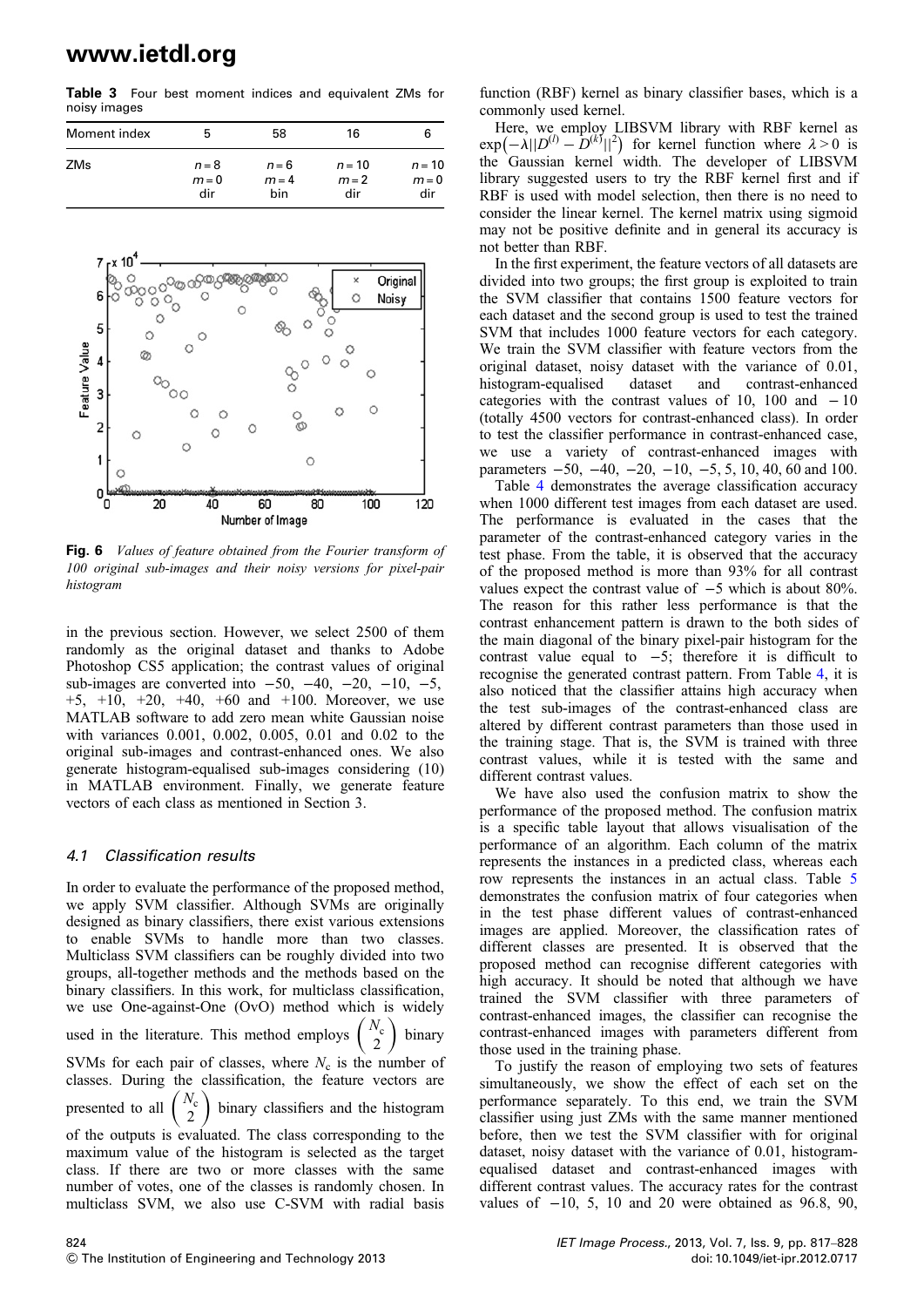Table 4 Average performance (%) of the proposed method for four categories against different contrast values used in test phase

| Value of contrast-enhanced data | Classification accuracy, % |
|---------------------------------|----------------------------|
| $-50$                           | 99.00                      |
| $-40$                           | 99.10                      |
| $-20$                           | 98.45                      |
| $-10$                           | 99.15                      |
| $-5$                            | 80.01                      |
| $+5$                            | 93.00                      |
| $+10$                           | 97.65                      |
| $+20$                           | 99.03                      |
| $+40$                           | 99.10                      |
| $+60$                           | 99.01                      |
| $+100$                          | 99.15                      |
| average                         | 96.60                      |

97.50 and 97.45%, respectively. We also trained the classifier with the other feature set and tested as stated above. The performance of the classifier for the above contrast values was about 97.75, 94.55, 88.80 and 97.72%. Although the accuracies in the case of using two set sets of features noting Table 4 were attained as 99.15, 93, 97.65 and 99.03%, respectively, the results indicate that the performance improves when both sets of features are exploited.

As another experiment, we examine the effect of the variance of Gaussian noise on the performance of the proposed method. For this purpose, we generate noisy sub-images from the original ones. Here, we train the SVM classifier with images from the original dataset, noisy dataset with the variances of 0.01 and 0.005, histogramequalised dataset and contrast-enhanced categories with the contrast values of 10, 100 and −10. We then test our dataset consisting of sub-images with noise variances of 0.001, 0.002, 0.005, 0.01 and 0.02 and different contrast values. Table 6 shows the average performance of the classifier. It is observed that the proposed method achieves high accuracy. Moreover, the performance of contrast-enhanced and noisy image categories are listed separately in this table.

We have also evaluated the performance of the trained SVM, in the case that Gaussian noise is added to the contrast-modified sub-images instead of adding to the original sub-images. That is, we generate the new noisy dataset by adding Gaussian noise with different variances to the contrast-enhanced sub-images and then tested the trained SVM by the newly generated noisy dataset. Note that we used previous trained SVM in this experiment. As expected, the SVM classifier recognises and classifies noisy contrast-enhanced sub-images as noisy sub-images; that is, the effect of additive noise on any altered type of image is like its effect on the original image. Table 7 demonstrates the performance of the classifier in identifying each category. It is observed that the proposed method achieves high classification rates.

#### 4.2 Performance comparison

Here, we compare the new method with the scheme recently proposed in [9] in which the contrast-enhanced dataset is generated as follows

$$
f_c(i) = \text{round}[255(i/255)^{\gamma}]
$$
 (13)

|  |                                                               |  |  | Table 5 Confusion matrix of datasets and classification |
|--|---------------------------------------------------------------|--|--|---------------------------------------------------------|
|  | accuracy for different contrast values used in the test phase |  |  |                                                         |

| Target                                                  |                      |                    | Output class        |                     | Accuracy,                          |
|---------------------------------------------------------|----------------------|--------------------|---------------------|---------------------|------------------------------------|
| class                                                   | Original             | Noisy              | Cont.<br>en         | Hist.<br>eq         | $\%$                               |
| $(a) -50$<br>original<br>noisy<br>cont. en<br>hist. eq  | 985<br>10<br>11<br>0 | 6<br>990<br>0<br>0 | 9<br>0<br>989<br>0  | 0<br>0<br>0<br>1000 | 98.50<br>99.00<br>98.90<br>100.00  |
| (b) $-40$<br>original<br>noisy<br>cont. en<br>hist. eq  | 985<br>10<br>3<br>0  | 6<br>990<br>2<br>0 | 9<br>0<br>995<br>0  | 0<br>0<br>0<br>1000 | 98.50<br>99.00<br>99.50<br>100.00  |
| $(c) -20$<br>original<br>noisy<br>cont. en<br>hist. eq  | 985<br>10<br>44<br>0 | 6<br>990<br>2<br>0 | 9<br>0<br>954<br>0  | 0<br>0<br>0<br>1000 | 98.50<br>99.00<br>95.40<br>100.00  |
| $(d) - 10$<br>original<br>noisy<br>cont. en<br>hist. eq | 985<br>10<br>2<br>0  | 6<br>990<br>0<br>0 | 9<br>0<br>998<br>0  | 0<br>0<br>0<br>1000 | 98.50<br>99.00<br>99.80<br>100.00  |
| $(e) + 10$<br>original<br>noisy<br>cont. en<br>hist. eq | 985<br>10<br>26<br>0 | 6<br>990<br>0<br>0 | 9<br>0<br>974<br>0  | 0<br>0<br>0<br>1000 | 98.50<br>99.00<br>97.40<br>100.00  |
| $(f) +20$<br>original<br>noisy<br>cont. en<br>hist. eq  | 985<br>10<br>0<br>0  | 6<br>990<br>0<br>0 | 9<br>0<br>1000<br>0 | 0<br>0<br>0<br>1000 | 98.50<br>99.00<br>100.00<br>100.00 |
| $(g) +40$<br>original<br>noisy<br>cont. en<br>hist. eq  | 985<br>10<br>1<br>0  | 6<br>990<br>0<br>0 | 9<br>0<br>999<br>0  | 0<br>0<br>0<br>1000 | 98.50<br>99.00<br>99.90<br>100.00  |
| (h) +60<br>original<br>noisy<br>cont. en<br>hist. eq    | 985<br>10<br>0<br>0  | 6<br>990<br>0<br>0 | 9<br>0<br>1000<br>0 | 0<br>0<br>0<br>1000 | 98.50<br>99.00<br>100.00<br>100.00 |

where  $f_c$  is the contrast-enhanced image and gamma (γ) is a positive constant. The authors in [9] used two classes, including original and contrast-enhanced sub-images.

Here, for fair comparison, we generated sub-images of size  $50 \times 50$  and  $20 \times 20$  pixels and modified them using (13) by different gamma values as used in [9]. It is noteworthy that the sub-images were selected from the total generated sub-images which have entropy values equal to or greater than five. We test the two methods under our dataset.

As stated before, the performance of the proposed method is almost the same for the entropy value equal to 4.5. The total number of sub-images is equal to 26 352 for the block size of  $50 \times 50$  pixels and by choosing the entropy value equal to six, the total remained sub-images will be 24 285, that is, 2067 sub-images are removed from dataset.

Now, we examine the proposed method and the method of [9] using the new generated datasets. We train SVM classifier with the two mentioned categories to have two-class problem. We use receiver operating characteristic (ROC) curves for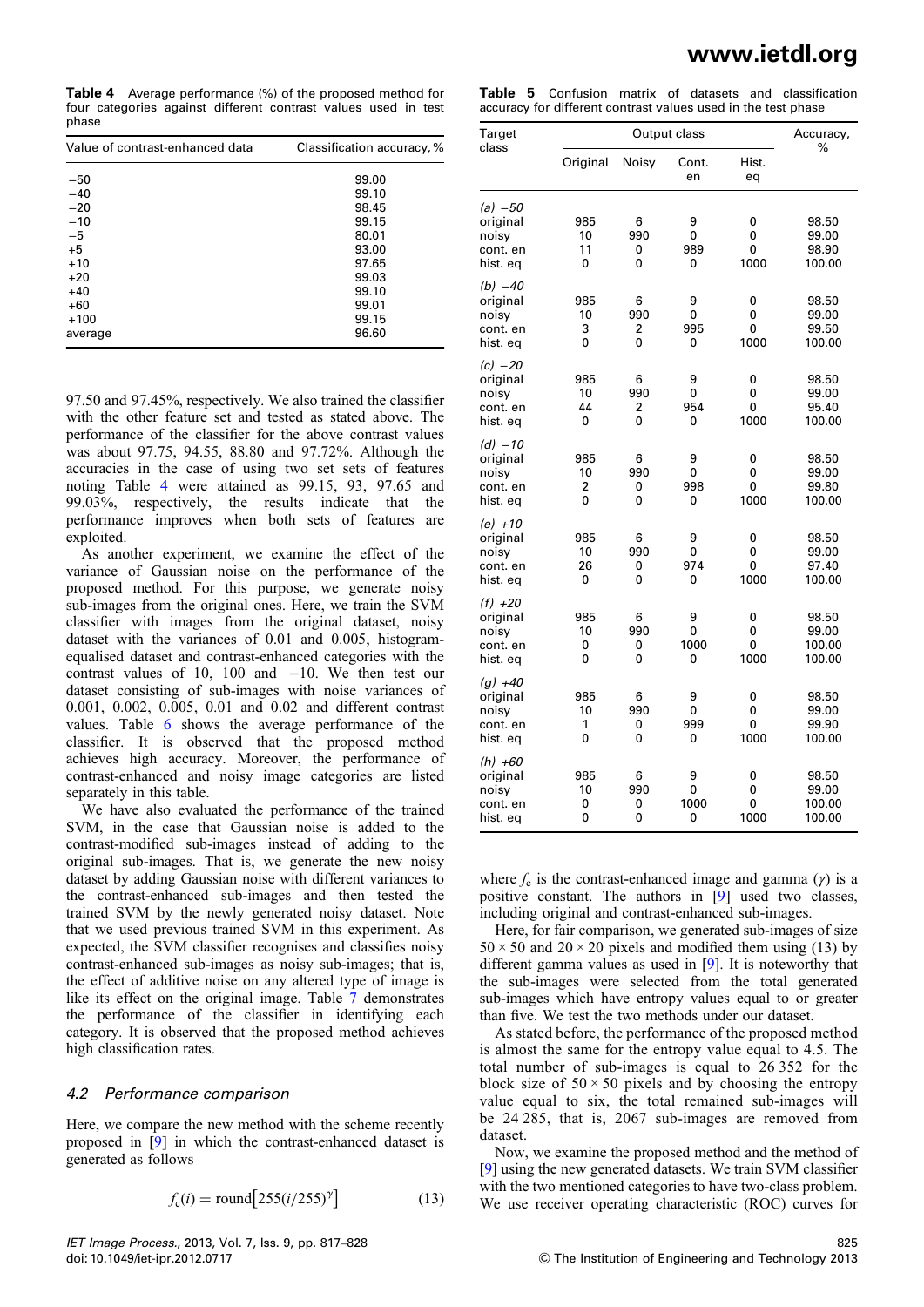Performance (%) of the proposed method for different values of contrast and noise variances **Table 6** Performance (%) of the proposed method for different values of contrast and noise variances Table 6 Variance of Gaussian noise

Variance of Gaussian noise

|   |                |                      | 0.001<br>I                                                                                                            |       | 0.002                                                    |       | 0.005                |       | 0.01                                                                                        |       | 0.02                                         |                   |
|---|----------------|----------------------|-----------------------------------------------------------------------------------------------------------------------|-------|----------------------------------------------------------|-------|----------------------|-------|---------------------------------------------------------------------------------------------|-------|----------------------------------------------|-------------------|
|   |                |                      | Contrast                                                                                                              | Noise | Contrast                                                 | Noise | Contrast             | Noise | Contrast                                                                                    | Noise | Contrast                                     | Noise             |
|   | န္             | category performance | 100                                                                                                                   | 14.80 | $\overline{0}0$                                          | 49.2  | 001                  | 97.7  |                                                                                             | 97.7  | $\overline{5}$                               | 99.7              |
|   |                | average performance  |                                                                                                                       |       | 87.03                                                    |       | 99.15                |       |                                                                                             |       | 99.65                                        |                   |
|   | 80             | category performance |                                                                                                                       | 14.80 | $\frac{1}{2}$                                            | 49.2  | $\overline{5}$       | 97.7  | 99.15<br>100                                                                                | 97.7  | $\overline{100}$                             | 99.7              |
|   |                | average performance  |                                                                                                                       |       | 87.03                                                    |       | 99.15                |       | 99.15                                                                                       |       | 99.65                                        |                   |
|   | $\overline{0}$ | category performance | $78.43$<br>100<br>100<br>100                                                                                          | 14.80 | 100                                                      | 49.2  | $\overline{5}$       | 97.7  | $100$ or                                                                                    | 97.7  | 100                                          | 99.7              |
|   |                | average performance  |                                                                                                                       |       | 87.03                                                    |       | 99.15                |       |                                                                                             |       | 99.65                                        |                   |
|   | 20             | category performance | $99.60$<br>$78.33$<br>$78.33$<br>$76.78$<br>$74.20$<br>$76.78$<br>$72.01$<br>$76.78$<br>$76.88$<br>$76.88$<br>$76.88$ | 14.80 | 99.60                                                    | 49.2  | 99.60                | 97.7  | 99.60<br>99.60                                                                              | 97.7  | 99.60                                        | 99.7              |
|   |                | average performance  |                                                                                                                       |       | 86.93                                                    |       |                      |       |                                                                                             |       |                                              |                   |
|   | S              | category performance |                                                                                                                       | 14.80 | 93.40                                                    | 49.2  | 99.05<br>93.40       | 97.7  | $93.40$<br>$93.40$                                                                          | 57.7  | 99.55<br>93.40                               |                   |
|   |                | average performance  |                                                                                                                       |       | 85.38                                                    |       | 97.50                |       |                                                                                             |       |                                              |                   |
| 5 |                | category performance |                                                                                                                       | 14.80 | 14.20                                                    | 49.2  | 74.20                | 97.7  | $74.20$<br>$74.20$<br>$20.60$<br>$79.3$<br>$100$<br>$79.3$<br>$97.00$<br>$98.40$<br>9/74.20 | 57.7  | $74.20$ example                              |                   |
|   |                | average performance  |                                                                                                                       |       |                                                          |       |                      |       |                                                                                             |       |                                              | 7<br>59.7<br>59.7 |
|   | ပှိ            | category performance |                                                                                                                       | 14.80 | $\begin{matrix} & & & 80.58 \\ 20.60 & & & \end{matrix}$ | 49.2  | $\frac{92.7}{20.60}$ | 97.7  |                                                                                             | 97.7  | $\begin{array}{c} 93.2 \\ 20.60 \end{array}$ | 99.7              |
|   |                | average performance  |                                                                                                                       |       | 67.18                                                    |       | 79.3                 |       |                                                                                             |       |                                              |                   |
|   | ۹<br>آ         | category performance |                                                                                                                       | 14.80 | $\frac{1}{2}$                                            | 49.2  | $\frac{100}{100}$    | 97.7  |                                                                                             | 97.7  | $^{79.80}_{79.80}$<br>100 $^{90.01}_{99.00}$ | 99.7              |
|   |                | average performance  |                                                                                                                       |       |                                                          |       |                      |       |                                                                                             |       |                                              |                   |
|   | $-20$          | category performance |                                                                                                                       | 14.80 | 87.03<br>97.00                                           | 49.2  | $97.00$ 99.15        | 97.7  |                                                                                             | 97.7  | $97.00$ $60.76$                              | 99.7              |
|   |                | average performance  |                                                                                                                       |       | 86.28                                                    |       | 98.40                |       | 98.40                                                                                       |       |                                              |                   |
|   | $\frac{1}{2}$  | category performance | $\begin{array}{@{}c@{\hspace{1em}}c@{\hspace{1em}}}\n 18.43 \\  & 97.00 \\  & 77.68\n \end{array}$<br>99.80           | 14.80 | 99.80                                                    | 49.2  | 99.80                | 97.7  | 99.80                                                                                       | 57.7  | 99.80<br>99.80                               | 99.7              |
|   |                | average performance  |                                                                                                                       |       |                                                          |       |                      |       |                                                                                             |       |                                              |                   |
|   | 50<br>-        | category performance | $78.38$<br>99.30                                                                                                      | 14.80 | 86.98<br>99.30                                           | 49.2  | 99.30<br>99.30       | 97.7  | $99.30$                                                                                     | 97.7  | $99.30$                                      | 99.7              |
|   |                | average performance  | 78.30                                                                                                                 |       | 86.85                                                    |       | 98.98                |       | 98.98                                                                                       |       | 99.20                                        |                   |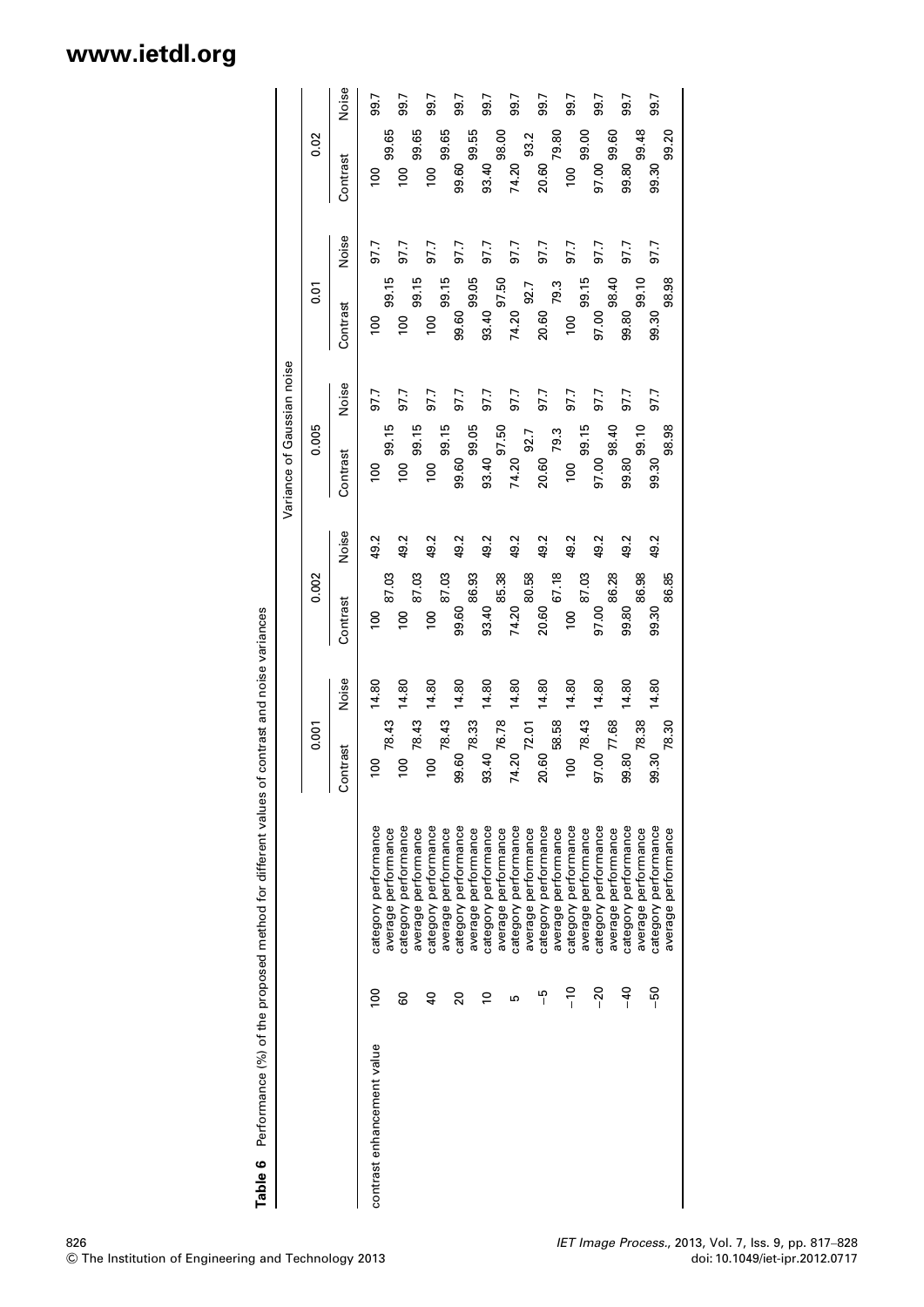Table 7 Performance (%) of the proposed method for different values of contrast and noise variance when noise is added to the contrast-enhanced sub-images

|                            |       |                      |          |       |          |       | Variance of Gaussian noise |       |          |       |
|----------------------------|-------|----------------------|----------|-------|----------|-------|----------------------------|-------|----------|-------|
|                            |       |                      | 0.002    |       | 0.005    |       | 0.01                       |       | 0.05     |       |
|                            |       |                      | Contrast | Noise | Contrast | Noise | Contrast                   | Noise | Contrast | Noise |
| contrast enhancement value | 100   | category performance | 100      | 59.50 | 100      | 89.70 | 100                        | 98.10 | 98.50    | 98.50 |
|                            |       | average performance  | 89.60    |       | 97.15    |       | 99.25                      |       | 99.35    |       |
|                            | 60    | category performance | 100      | 59.50 | 100      | 89.70 | 100                        | 98.10 | 98.50    | 98.50 |
|                            |       | average performance  | 89.60    |       | 97.15    |       | 99.25                      |       | 99.35    |       |
|                            | 40    | category performance | 100      | 59.50 | 100      | 89.70 | 100                        | 98.10 | 98.50    | 98.50 |
|                            |       | average performance  | 89.60    |       | 97.15    |       | 99.25                      |       | 99.35    |       |
|                            | 20    | category performance | 99.60    | 59.50 | 99.60    | 89.70 | 99.60                      | 98.10 | 98.50    | 98.50 |
|                            |       | average performance  | 89.50    |       | 97.05    |       | 99.15                      |       | 99.25    |       |
|                            | 10    | category performance | 93.40    | 59.50 | 93.40    | 89.70 | 93.40                      | 98.10 | 98.50    | 98.50 |
|                            |       | average performance  | 87.95    |       | 95.50    |       | 97.60                      |       | 97.70    |       |
|                            | 5     | category performance | 74.20    | 59.50 | 74.20    | 89.70 | 74.20                      | 98.10 | 98.50    | 98.50 |
|                            |       | average performance  | 83.15    |       | 90.70    |       | 92.80                      |       | 93.00    |       |
|                            | -5    | category performance | 20.60    | 59.50 | 20.60    | 89.70 | 20.60                      | 98.10 | 98.50    | 98.50 |
|                            |       | average performance  | 69.80    |       | 77.30    |       | 79.40                      |       | 79.50    |       |
|                            | $-10$ | category performance | 100      | 59.50 | 100      | 89.70 | 100                        | 98.10 | 98.50    | 98.50 |
|                            |       | average performance  | 89.60    |       | 97.15    |       | 99.25                      |       | 99.35    |       |
|                            | $-20$ | category performance | 97.00    | 59.50 | 97.00    | 89.70 | 97.00                      | 98.10 | 98.50    | 98.50 |
|                            |       | average performance  | 88.85    |       | 96.4     |       | 98.50                      |       | 98.60    |       |
|                            | $-40$ | category performance | 99.80    | 59.50 | 99.80    | 89.70 | 99.80                      | 98.10 | 98.50    | 98.50 |
|                            |       | average performance  | 89.55    |       | 97.10    |       | 99.20                      |       | 99.30    |       |
|                            | $-50$ | category performance | 99.3     | 59.50 | 99.3     | 89.70 | 99.3                       | 98.10 | 98.50    | 98.50 |
|                            |       | average performance  | 89.43    |       | 96.98    |       | 99.08                      |       | 99.18    |       |

performance comparison. A ROC space is defined by false positive rate (FPR) and true positive rate (TPR) as  $x$  and  $y$ axes, respectively, which depicts relative trade-offs between true positive (benefits) and false positive (costs). Since TPR is equivalent with sensitivity and FPR is equal to 1-specificity, the ROC graph is sometimes called the sensitivity against 1-specificity plot. Each prediction result or instance of a confusion matrix represents one point in the ROC space. The best possible prediction method would yield a point in the upper left corner or coordinate (0, 1) of the ROC space, representing 100% sensitivity (no false negatives) and 100% specificity (no false positives). The (0, 1) point is also called the perfect classification.

We have evaluated the method of [9] on our dataset for sub-images of size  $50 \times 50$  and  $20 \times 20$  pixels. Fig. 7a depicts the ROC curve for gamma  $(\gamma)$  equal to 0.9.

Moreover, Fig. 7b demonstrates the ROC plot of the proposed method on the same database for block sizes of  $50 \times 50$  and  $20 \times 20$  pixels and the same gamma (γ). It is observed that our method classifies the two datasets with high accuracy. For instance, as the performance comparison, considering Fig. 7a, for the probability of detection  $P_d$  (true positive rate) about 55% using the method of [9], the probability of false alarm  $P_{fa}$  (FPR) is about 5% for blocks of size  $50 \times 50$  pixels. These values will be  $P_d \approx 50\%$  and  $P_{fa} \approx 22\%$  when the size of sub-images reduces to 20 × 20 pixels. On the other hand, in the proposed method, as shown in Fig.  $7b$  for the same gamma value, we achieve  $P_d > 99.5\%$  and  $P_{fa} < 5\%$  for block sizes of 50 × 50 pixels and  $P_d$  > 75% and  $P_f_a$  < 5% for block sizes of  $20 \times 20$  pixels. That is, the new method significantly outperforms the method of [9]. Another point



Fig. 7 ROC curves (true positive rate against FPR) obtained using the method of [9] evaluated on our dataset and the proposed method for  $\gamma = 0.9$ 

a Method of [9]

b Proposed method